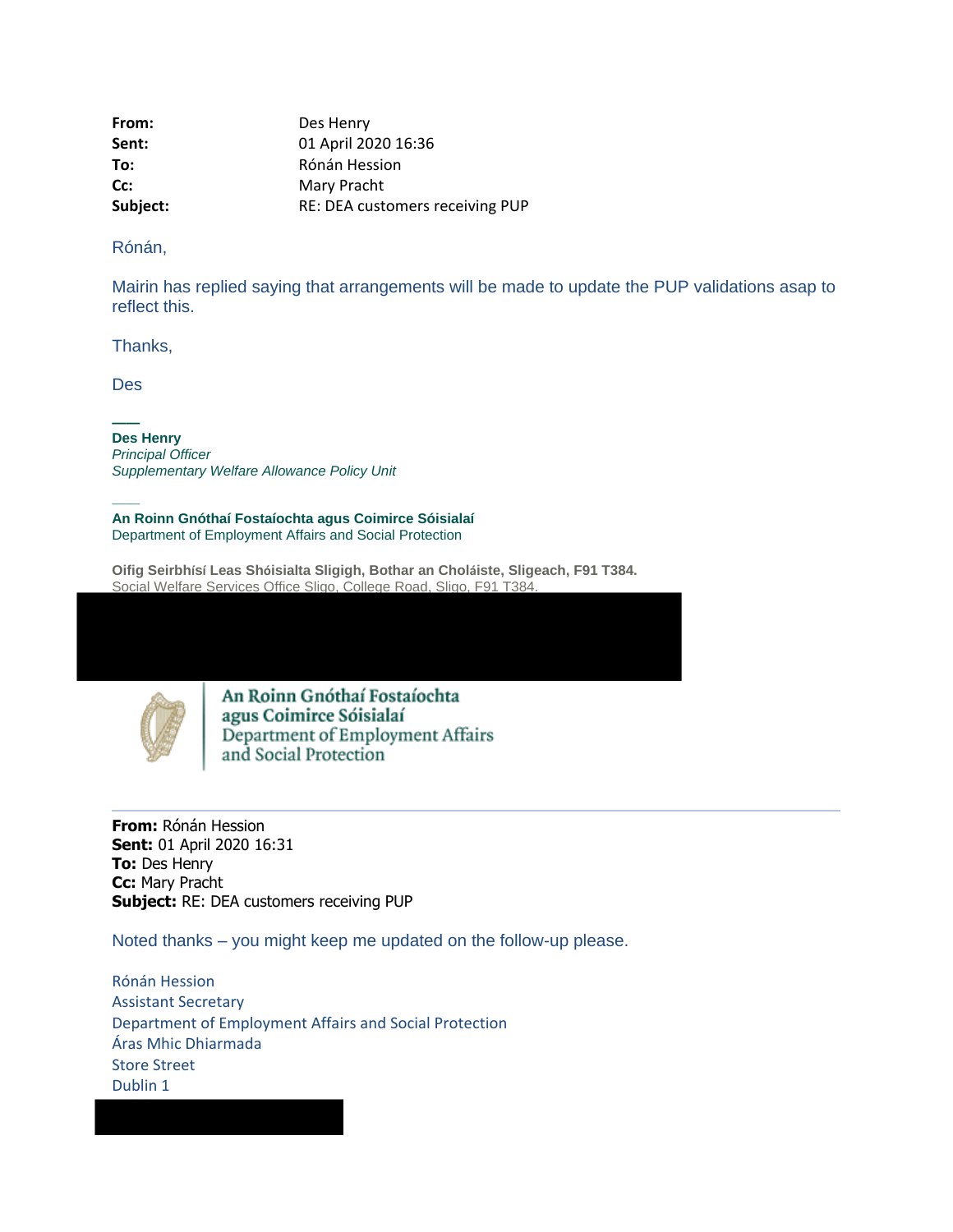Rónán Hession is a Designated Public Official within the meaning of the term in the Regulation of Lobbying Act 2015

**From:** Des Henry **Sent:** 01 April 2020 14:53 **To:** Rónán Hession **Cc:** Mary Pracht **Subject:** FW: DEA customers receiving PUP

Rónán,

FYI.

Thanks,

Des

**——**

——

**Des Henry** *Principal Officer Supplementary Welfare Allowance Policy Unit*

—— **An Roinn Gnóthaí Fostaíochta agus Coimirce Sóisialaí** Department of Employment Affairs and Social Protection

**Oifig Seirbhísí Leas Shóisialta Sligigh, Bothar an Choláiste, Sligeach, F91 T384.** Social Welfare Services Office Sligo, College Road, Sligo, F91 T384.

An Roinn Gnóthaí Fostaíochta agus Coimirce Sóisialaí Department of Employment Affairs and Social Protection

**From:** Des Henry **Sent:** 01 April 2020 14:52 **To:** Eoin Brown; Mairin Haran; Philip O'Donohoe **Subject:** DEA customers receiving PUP

Eoin, Mairin, Philip,

Following a review of the ISTS extract it appears that:

- 1. There are 128 recipients of Daily Expenses Allowance who received a PUP , and
- 2. 24 individuals who are IQAs on a DEA payment also received a PUP.